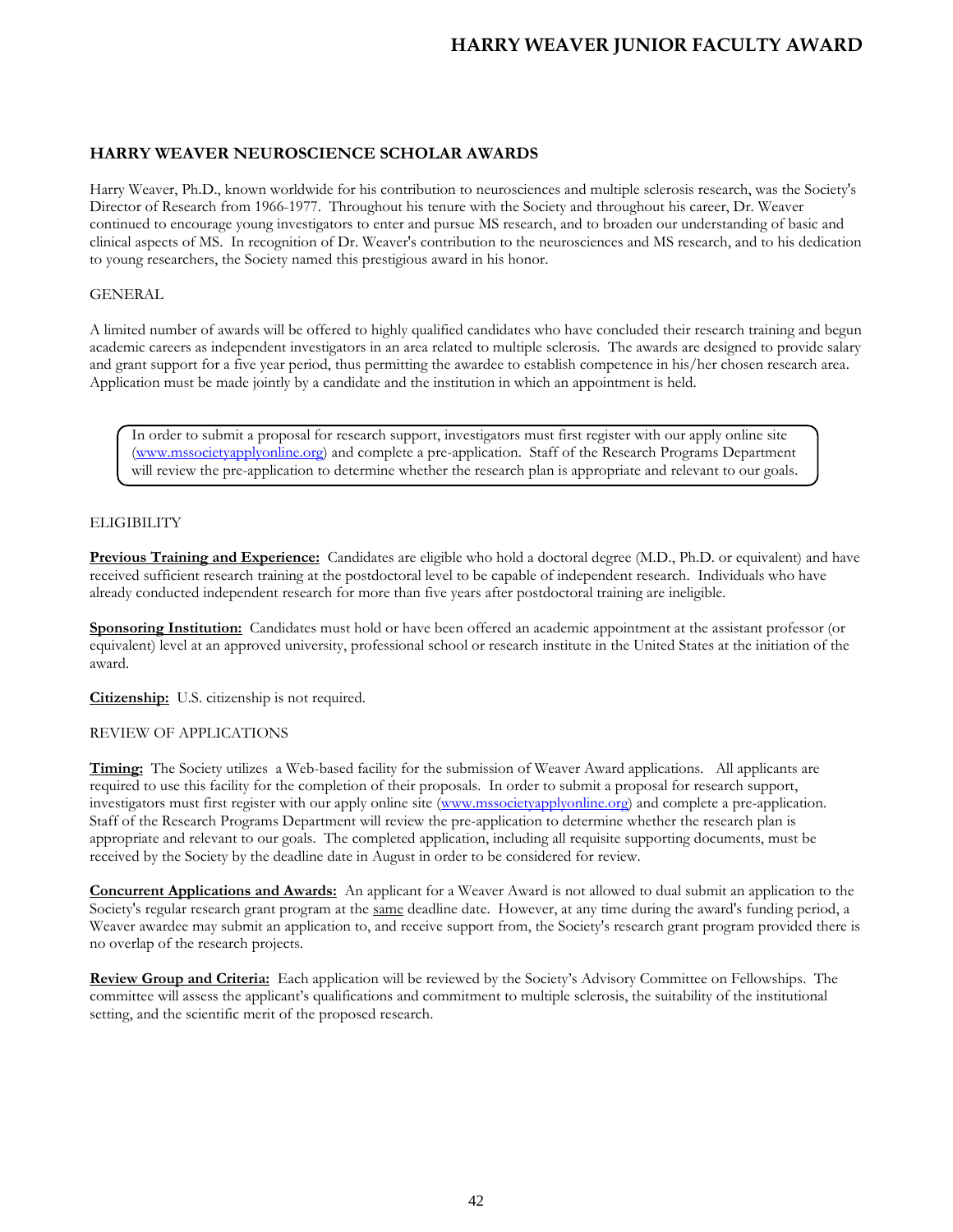# **TITLE**

Recipients of an award will be known as "Harry Weaver Neuroscience Scholars" of the National Multiple Sclerosis Society. This title will be used in publications, programs or other announcements in which an awardee's name appears during his/her tenure of an award. They are expected to hold simultaneously an academic title as determined by the nature of their institutional appointment.

### CONDITIONS OF AWARD

**Research Program:** The applicant is expected to spend at least 75% of the working time on fundamental or clinical research, the remainder being reserved for patient care, teaching, or service. His/her research program is expected to concern one or more aspects of multiple sclerosis-related investigation. This may be in areas such as epidemiology, genetics, neurochemistry, neurobiology, neurophysiology, virology, immunology, or pharmacology, or patient management, care and rehabilitation, and may be carried out on MS patients, on animal models of MS, or on other model systems.

**Relationship between Candidate and Sponsoring Institution:** The candidate is personally responsible for conduct of the research program, while the institution, except in unusual circumstances, serves as the official recipient of the award, both salary and grant. The candidate will not in any sense be an employee of the National Multiple Sclerosis Society but rather of the institution. It is expected that the institution will develop plans for continuing the candidate's appointment and for continued salary support beyond the award. Included in the application must be a letter from the chair of the department expressing the department's commitment to the candidate in terms of laboratory space, time to conduct the research, and salary support.

**Tykeson Conference on MS for National MS Society Fellows and Faculty Awardees:** Through a generous contribution from Mr. Donald Tykeson (active volunteer and member of the Society's National Board of Directors), the National MS Society will hold a meeting of all Society fellows and faculty awardees on alternate years. All Society fellows and faculty awardees whose awards are active at the time of the conference are required to attend at the Society's expense. The goal of this meeting is to improve the sharing of research information among the Society awardees, develop a sense of community among our investigators, strengthen their commitment to MS, and establish new collaborations among these investigators.

**Term and Amount of the Award:** The award includes both salary and research support, for a non-renewable five-year period paid through the sponsoring institution. The principal investigator and the grantee institution will each be advised by letter of the duration and amount of the award and will be provided with a budget that reflects the approved expenditures for each grant year. Payment of subsequent years is dependent upon a) availability of funds; and b) receipt, review, and approval by the Society of annual financial and research progress reports.

a) **Salary:** The candidate must spend at least 20% of his or her time working on the research award in order to request salary support. Up to 75% of annual salary support may be requested (but in no case exceed \$75,000 in the first year), with a 3% annual increase in each of the remaining 4 years. The total salary may be supplemented by funds from other sources (but not from private practice) to a level commensurate with the current pay scale of the sponsoring institution.

Salary Cap: The Society will not pay pro-rated salaries that exceed **\$199,700**.

Funds that were originally awarded for salary support of awardee may not be rebudgeted and used for any other purpose, e.g. to support salary of laboratory personnel. If funds are freed as a result of salary support from another resource, these released funds must be returned to the Society.

Fringe benefits will be paid by the Society at the rate current in the sponsoring institution, on that part of the salary contributed by the Society.

b) **Research Support:** The maximal direct costs that may be requested in the grant budget of the award is \$30,000 in the first year, increasing incrementally each year up to \$40,000 in the last year. The research budget may include laboratory personnel costs (excluding applicant's salary which is requested separately), fringe benefits at the rate current in the sponsoring institution and proportional to that part of the salary contributed by the Society, patient costs directly relevant to the research and not obtainable from other sources, equipment and consumable supplies (including any type of laboratory supplies and purchase and maintenance of experimental animals), limited travel funds and occasionally other costs. The grantee institution holds title to equipment purchased with award funds.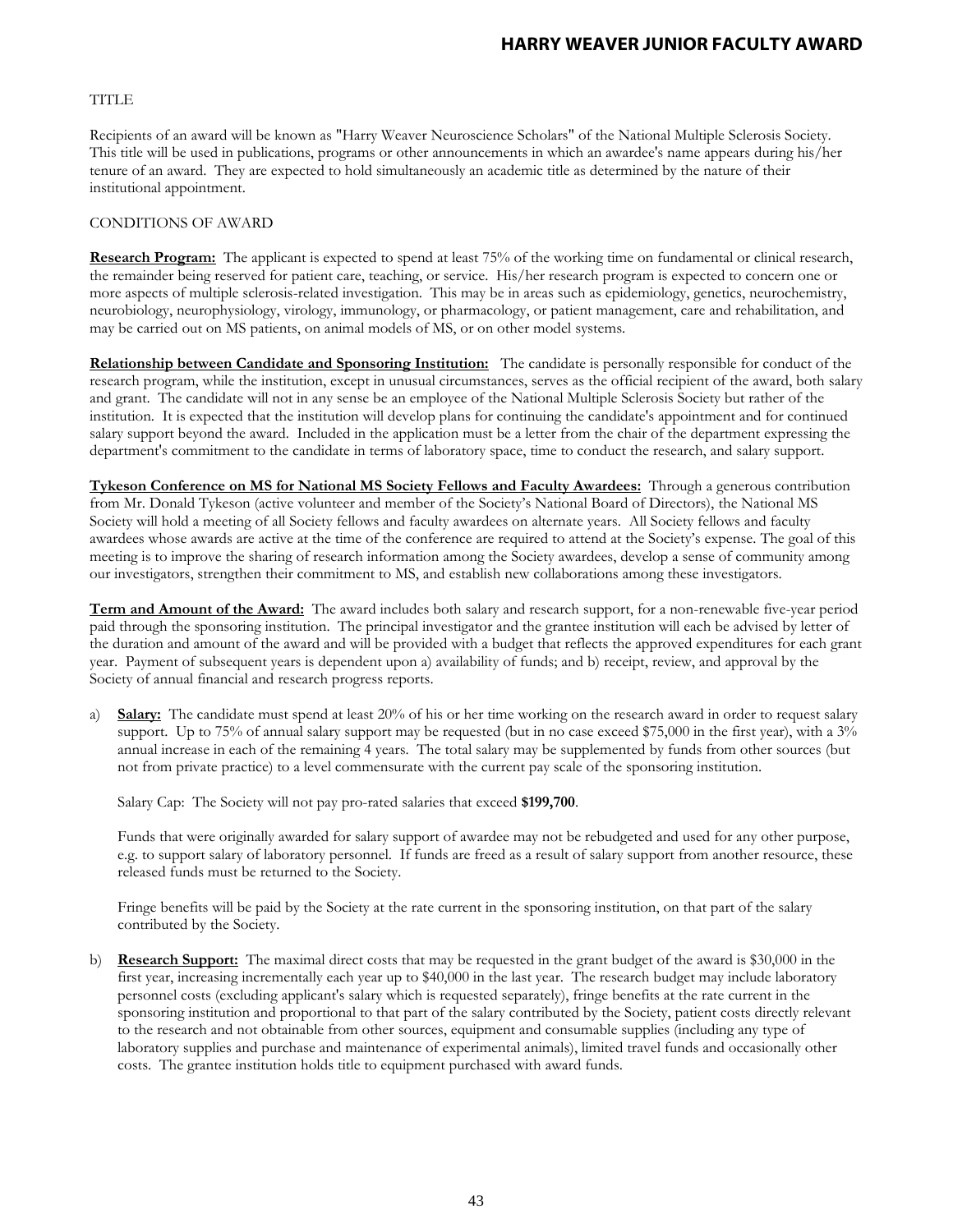Postdoctoral Research Associates may be supported by this award, using the salary scale below. The current annual salary for postdoctoral associates is determined by the number of FULL years of relevant postdoctoral experience at the time of the application. Relevant experience may include research experience, internship, or residency. No departure from the established salary schedule will be allowable. Fringe benefits are not allowed on postdoctoral stipends. A biographical sketch must be included for any postdoctoral associate listed on awards.

| <b>Salary Scale for Postdoctoral Research Associates</b> |               |
|----------------------------------------------------------|---------------|
| Full Years of Relevant Postdoctoral                      | <u>Salary</u> |
| <b>Experience</b>                                        |               |
|                                                          |               |
| Less than 1                                              | \$39,264      |
| 1                                                        | \$41,364      |
| 2                                                        | \$44,340      |
| 3                                                        | \$46,092      |
| 4                                                        | \$47,820      |
| 5                                                        | \$49,884      |
| 6                                                        | \$51,582      |
| more                                                     | \$54,180      |

Expenses for domestic or foreign travel may be charged to a grant only when included in the application and within the amount specifically approved in the grant.

Funds from the award may not be used to pay for secretarial, purchasing, accounting, financial record keeping, laundry and maintenance services. Funds may not be used to offset any tuition or other similar fees. Office equipment, computers and supplies and books and journals may not be purchased with award funds unless specifically requested in the application and approved in the budget of the award. Dues to organizations such as federations or societies will not be allowed as charges against award funds. No funds shall be budgeted as "contingency funds" except by special arrangement with the Society.

#### c) **General Information:**

**Indirect Costs** - At a level of up to 10%, indirect costs will be paid by the Society on the direct costs of the grant except that indirect costs are not allowed in connection with funds requested or expended for: (a) patient costs, or (b) purchase, modification, or installation of equipment.

**Rebudgeting** - "Research Support" funds may be rebudgeted among budget categories, without prior approval from the Society. However, purchase of equipment costing more than \$500 or increasing the amount budgeted for travel requires prior written approval from the Society. Rebudgeting of "Salary" funds that were originally budgeted for the awardee's salary is not allowable. Requests to the Society for supplementation of the grant award are discouraged.

**Change of Institution** - The transfer of an award from one institution to another along with transfer of awardee cannot be made without prior approval in writing by the Society. A new application face sheet and budget request will be required from, and must be approved by, the new institution. For research involving human subjects and/or animals, written approval from the new institution's Institutional Review Board and/or the Animal Care and Use Committee must be received prior to initiation of payment. In addition, the original institution must submit an acceptable report of expenditures and return all unexpended funds to the Society before a final transfer can be made. No interruption of financial support should be involved if the request to transfer the award is received by the Society at least 90 days prior to the anticipated date of transfer and the financial report is submitted from the original institution prior to the transfer date.

An award may not be transferred to a different individual at the original institution.

**Unexpended Funds:** Any unexpended funds remaining at the end of each award year may be carried over to the next year. Unexpended funds remaining at the termination of the award must be returned to the Society.

**Extension of Term of Award** - An awardee may request extension of the term of the award without commitment of further funds. Otherwise, funds unexpended on the termination date are to be returned to the Society. A request for an extension must include: (1) the amount of money to be carried into the extension period; (2) a statement of why the funds were not used in the original award period; (3) a statement of how the funds will be used during the extension; and (4) a report of the research progress and budget for the previous year, on forms provided by the Society.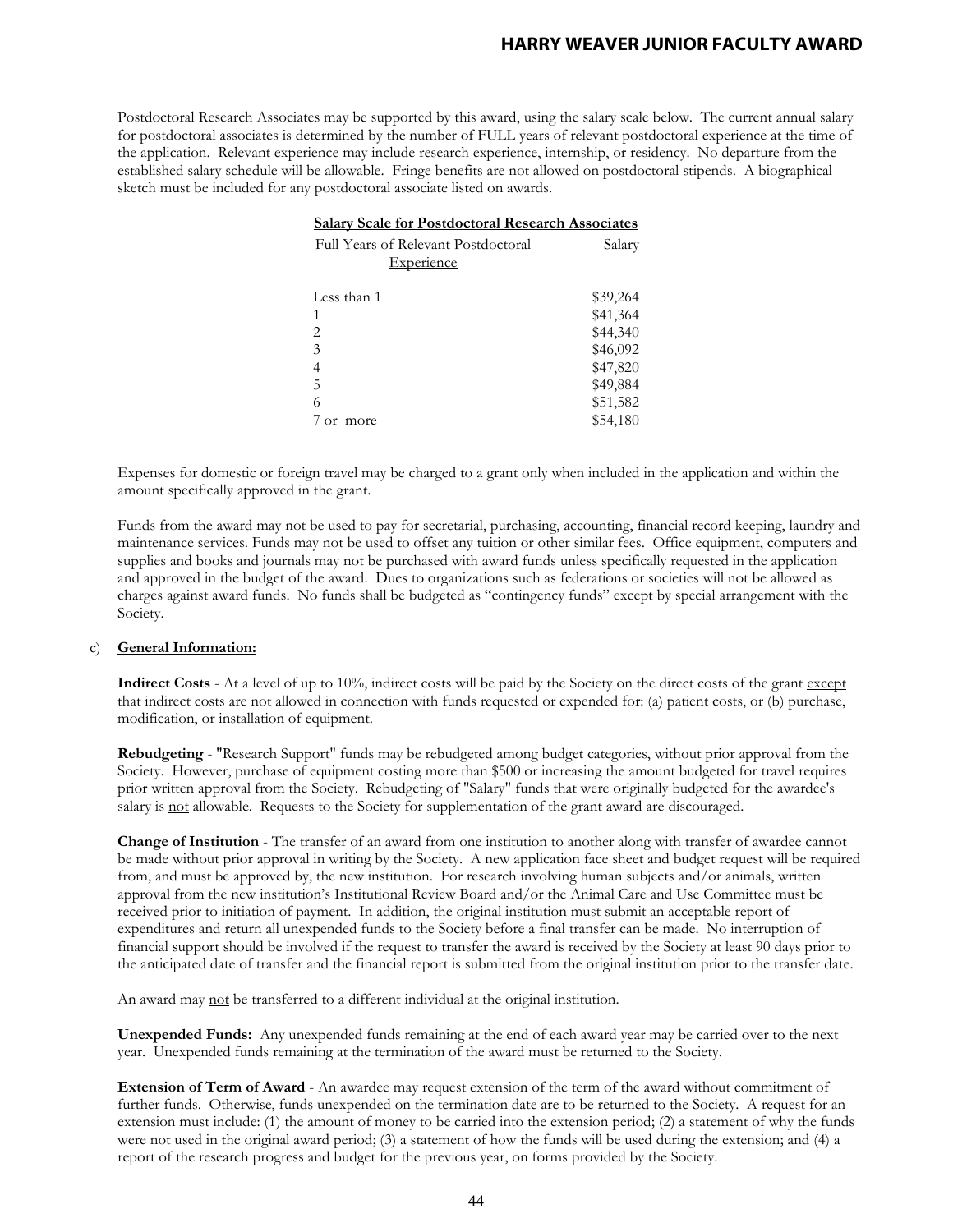- d) **Early Termination of the Award:** Whenever an awardee or the institution elects to terminate an award on a date prior to that indicated in the letter of award, the Society must be notified immediately in writing of the action taken and of the date involved. The revocation of an award may not require return of funds previously expended. Grounds for revocation of a Weaver award will be deemed to exist: (1) if the sponsoring institution requests in writing that the award be terminated because of unsatisfactory performance of the awardee or termination of the academic appointment; (2) if the awardee requests in writing that the award be terminated for any reason; (3) if the awardee changes any aspect of the award from that which was originally approved by the Society, including the department, the institution and/or the specific aims of the research studies, without prior notification and approval by the Society; (4) if the awardee changes the focus of his/her research studies such that the work is no longer in an MS-related research area or if the progress is considered unsatisfactory after evaluation of a progress report; (5) when annual reports of progress are not received from the awardee within one month of the end of each award anniversary year; (6) if the institution fails to submit a satisfactory expenditure report; or (7) for a cause established by due process of law; or as a consequence of an institutional review committee's determination of fraud or malfeasance.
- e) **Vacations:** Vacations and absences will be subject to institutional policy.
- f) **Military Service:** The Society will consider reinstating an award which is interrupted by military service, provided the request is made (1) within three months of the awardee's discharge from military service, and (2) not more than three years after entering the armed forces or public health services.
- g) **Maternity/Paternity Leaves:** The Society will consider an unfunded extension of term or interruption and subsequent reinstatement of an award due to maternity/paternity leave.

### ACCOUNTING PROCEDURES

**Annual Financial Reports:** A brief account of the expenses made under both the salary and grant sections of the award must be submitted to the Society before each anniversary date during the term of an award. Any unexpended funds remaining at the end of each award year may be carried over to the next year. Forms and instructions for this report will be sent with the annual progress report by 30 days before the anniversary date of the award.

**Final Financial Reports:** A full account of all expenses made for a Weaver award is due within 90 days of the termination of the award. Any unexpended funds remaining at the end of the award must be returned to the Society. The form for this report will be sent with the final progress report and must be forwarded by the awardee to the financial officer of the awardee's institution. These forms are self-explanatory.

**Bonded Financial Officer:** The Society requires that the financial officer administering grant funds to be bonded. Unless otherwise indicated in the application, it is understood that such officials are bonded as a prerequisite to assumption of office.

#### PROGRESS REPORTS

#### **Over the term of the award, the Society requires several different types of progress reports from recipients:**

1) **Annual Progress Reports:** A report of research progress is due before each anniversary date during the term of the award along with a copy of the current approval letter from the IRB and/or IACUC. Approximately one month before the end of a funding cycle, the Society will email forms and detailed instructions for completing the progress report. Attached to the completed report should be reprints or pdf files of all published reports as well as preprints of submitted manuscripts, which include research results obtained under the award.

All progress reports are considered privileged communications and their distribution is limited to the reviewing consultants and research staff of the Society.

Award payments to the institution will be discontinued after each twelve-month period pending receipt of such reports, unless the Society receives prior notification of an acceptable reason for the delay of such reports. When such reports become overdue by three months, the Weaver award will be terminated automatically as of the date when the report was due. Grants so terminated will not be reactivated.

2) **Final Progress Report:** A final report of research progress is required within 15 days after termination of the award. This should cover the entire period of the award. Approximately one month prior to termination of award, the Society will provide forms and instructions for completing the progress report. All progress reports are considered privileged communications and their distribution is limited to the reviewing consultants and research staff of the Society.